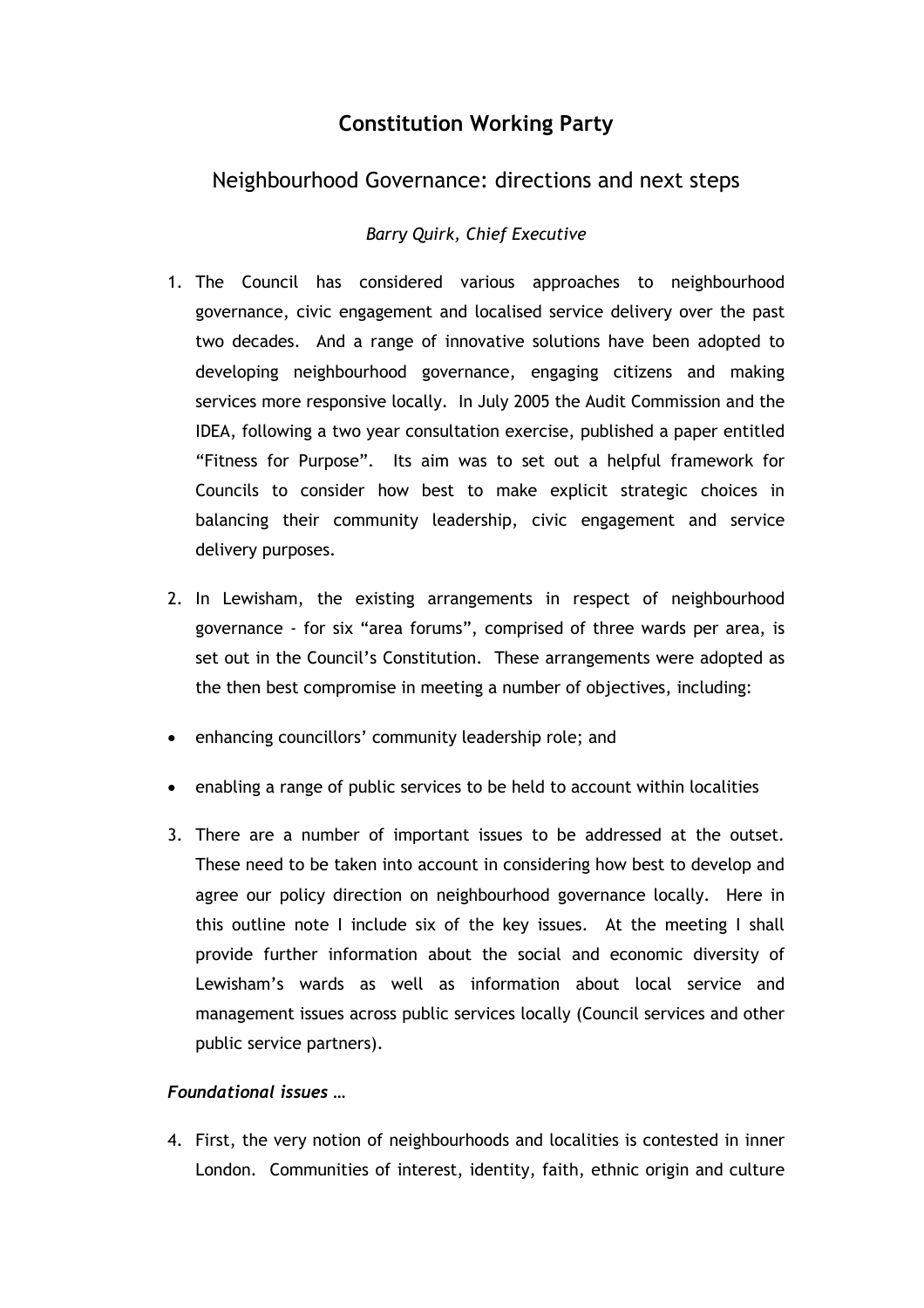are simply not reducible to straightforward communities of place. These communities are powerful sources of personal identity to people – more so than residence and locality. And life in London is not, for most, lived extremely locally. Survey evidence indicates that people in Lewisham identify with London more than with their locality (although they have a stronger sense of belonging to their locality than to Lewisham as a borough). Added to this are the competing claims as to what constitutes "natural areas", geographical boundaries and neighbourhoods in the complex social contours of Lewisham. An early discussion and consideration about what constitutes neighbourhoods in Lewisham may be illuminating and insightful. But, we need to avoid entering an "intricate wood of briars and thistles from which those who lost themselves in it brought back many scratches and no food".

- 5. Second, Lewisham changed the number of electoral wards in 2002 so that each ward now constitutes some 10,000 electors or 14,000 residents. This is probably the largest ward size in London. It raises significant issues for community leadership and civic engagement for ward councillors and it also makes Lewisham's wards less like "neighbourhoods" themselves. Few would agree that a neighbourhood is best defined as a local area of some 14,000 people.
- 6. Third, the Council is a mayoral form of local government. The mayor is, relative to councillors generally, a highly visible local political figure and therefore serves to act as a focal point of citizen contact and engagement. This is an inevitable feature of the mayoral form and the issue for the Council is how ward-based or locality-based approaches can complement and/or supplement this fact.
- 7. Fourth, the approach adopted in Lewisham in respect of localised service delivery and neighbourhood governance has been highly pragmatic. We have not applied a uniform and consistent "blueprint" across the Borough. The approach has been one of requisite variety. Citizens demand some services to be of basic minimum standards across the borough and require close community liaison – safer neighbourhood teams, for example. Other services need to be more intensely delivered in some areas than others. And some public service agencies (such as health services) have designed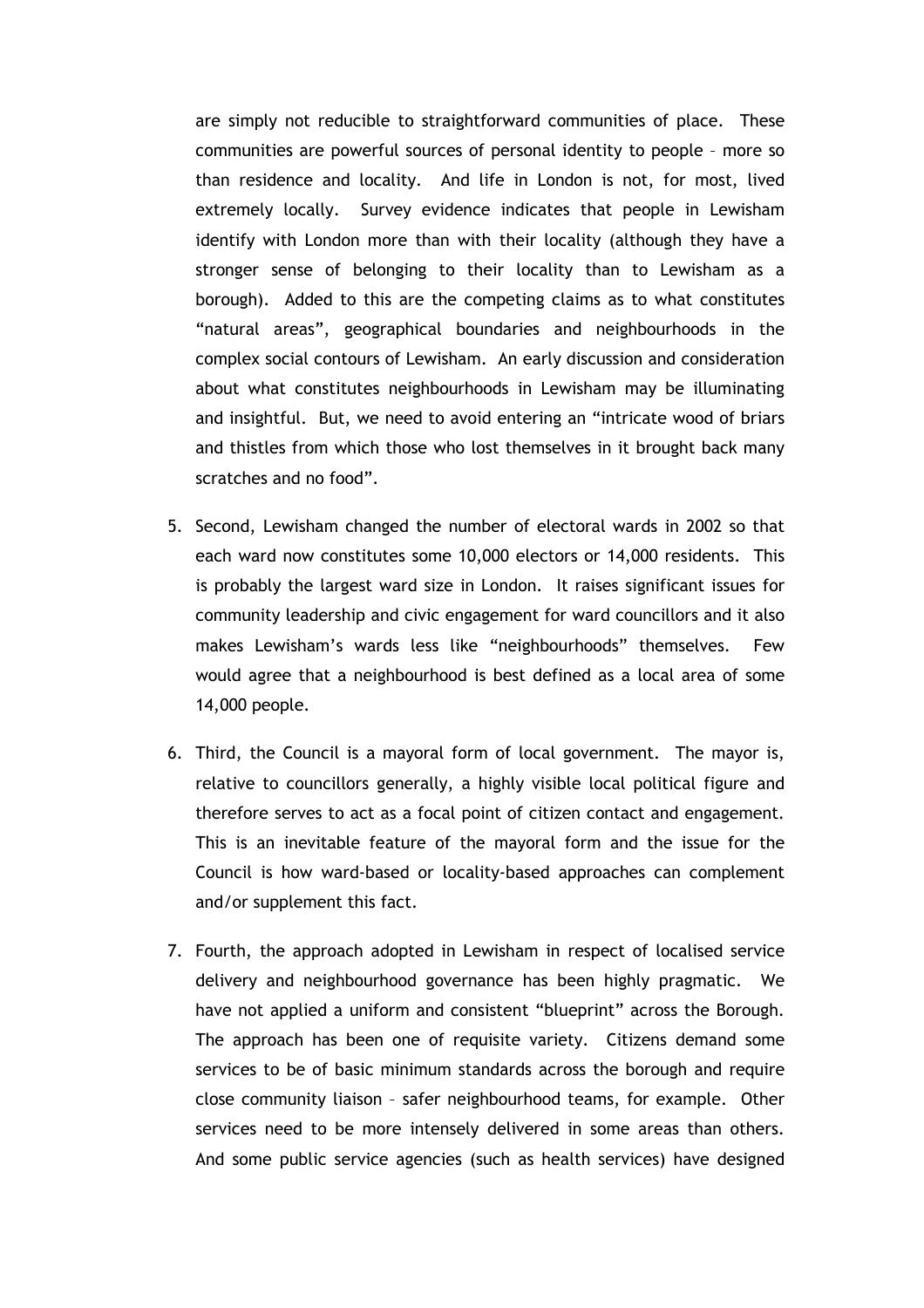their service delivery at a larger scale than the borough's wards. Moreover, we need to acknowledge that community social capital and capacity varies and the Council has focussed more attention and resources on some areas (such as Downham and Deptford) than others.

- 8. Fifth, it is vital to consider the core purposes of any proposed neighbourhood governance arrangement - particularly in respect of any devolution of mainstream budgets and powers. Neighbourhood governance that holds public agencies and private actors to account need resources and sanctions to operate effectively. It would be wise to develop worked estimates of such costs. Moreover, if neighbourhood governance is to have powers of any allocation of resources (of whatever scale in terms of revenue or capital) it is vital for us to consider how to balance considerations of local responsiveness considerations of equity and fairness.
- 9. Sixth, there is a developing agenda nationally to devolve the ownership and management of some public assets and facilities directly to community groups themselves. This is not, of itself, contrary to the efforts of Councils to introduce neighbourhood governance but it does point to the need to consider a community-based "bottom up" approach rather than a Councilled "trickle down" perspective. Members will know that I am leading a national review, for the Secretary of State, on these issues.
- 10. At its meeting on  $26<sup>th</sup>$  July the following (amended) motion was agreed at Council:

*"The Council believes that local government is strengthened by engaging with the public at the lowest level. It notes the Government's desire for Councils to deliver a community governance role and to develop closer links with local communities. Council therefore requests the Constitution Working Party to bring forward proposals as to how to replace Area Forums with a system of neighbourhood governance which includes devolved budgets and a range of powers developed in consultation with the local community. The emphasis of such proposals should be to develop initiatives that strengthen communities and increase participation both in the establishment of and the subsequent running of the new arrangements".*